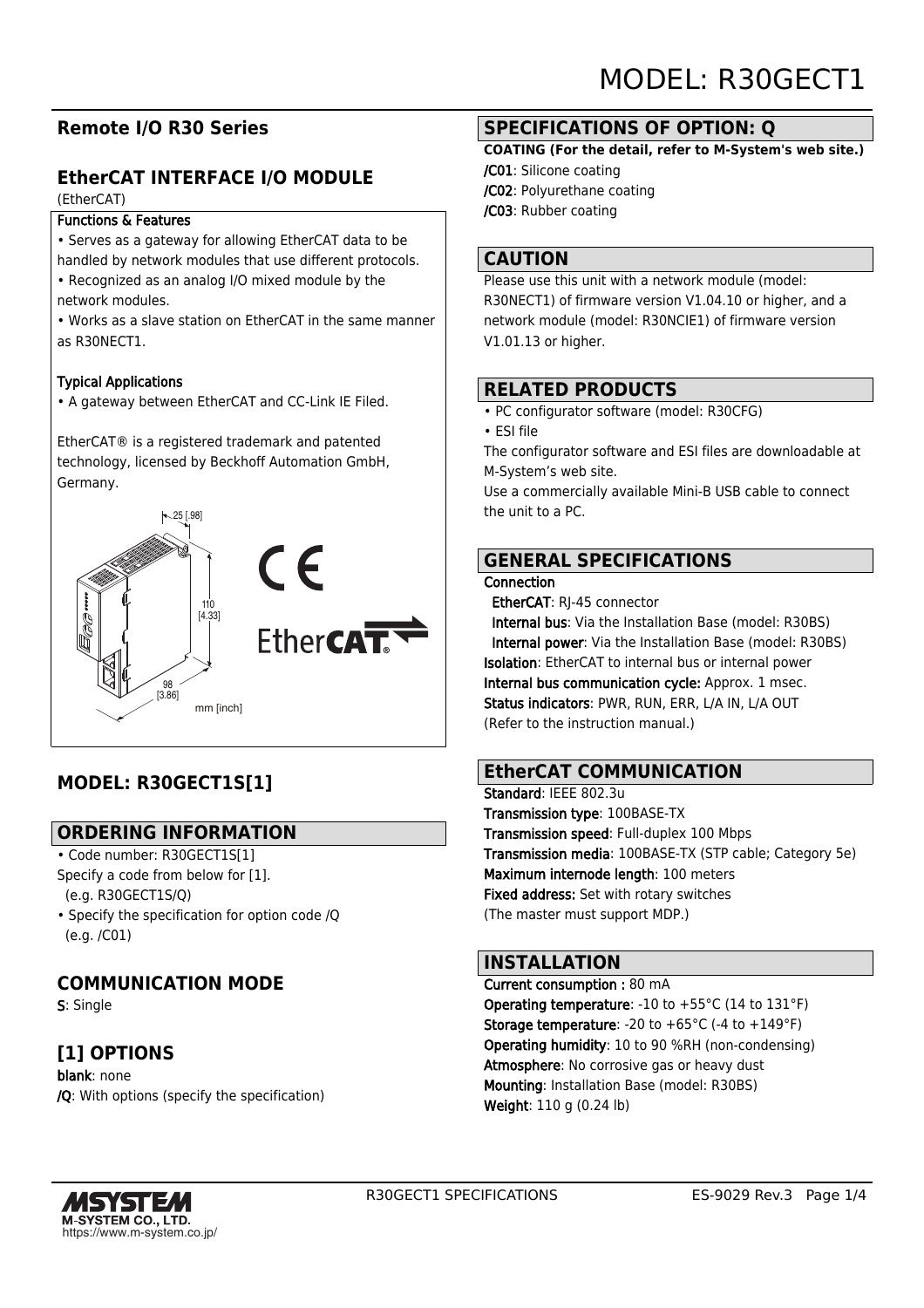### **PERFORMANCE**

Insulation resistance: ≥ 100 MΩ with 500 V DC Dielectric strength: 1500 V AC @ 1 minute (EtherCAT to internal bus or internal power) 1500 V AC @ 1 minute (power input to FE; isolated on the power supply module)

## **STANDARDS & APPROVALS**

EU conformity: EMC Directive EMI EN 61000-6-4 EMS EN 61000-6-2 RoHS Directive

### **EXTERNAL VIEW**





■**BOTTOM VIEW** 







■ **SIDE VIEW**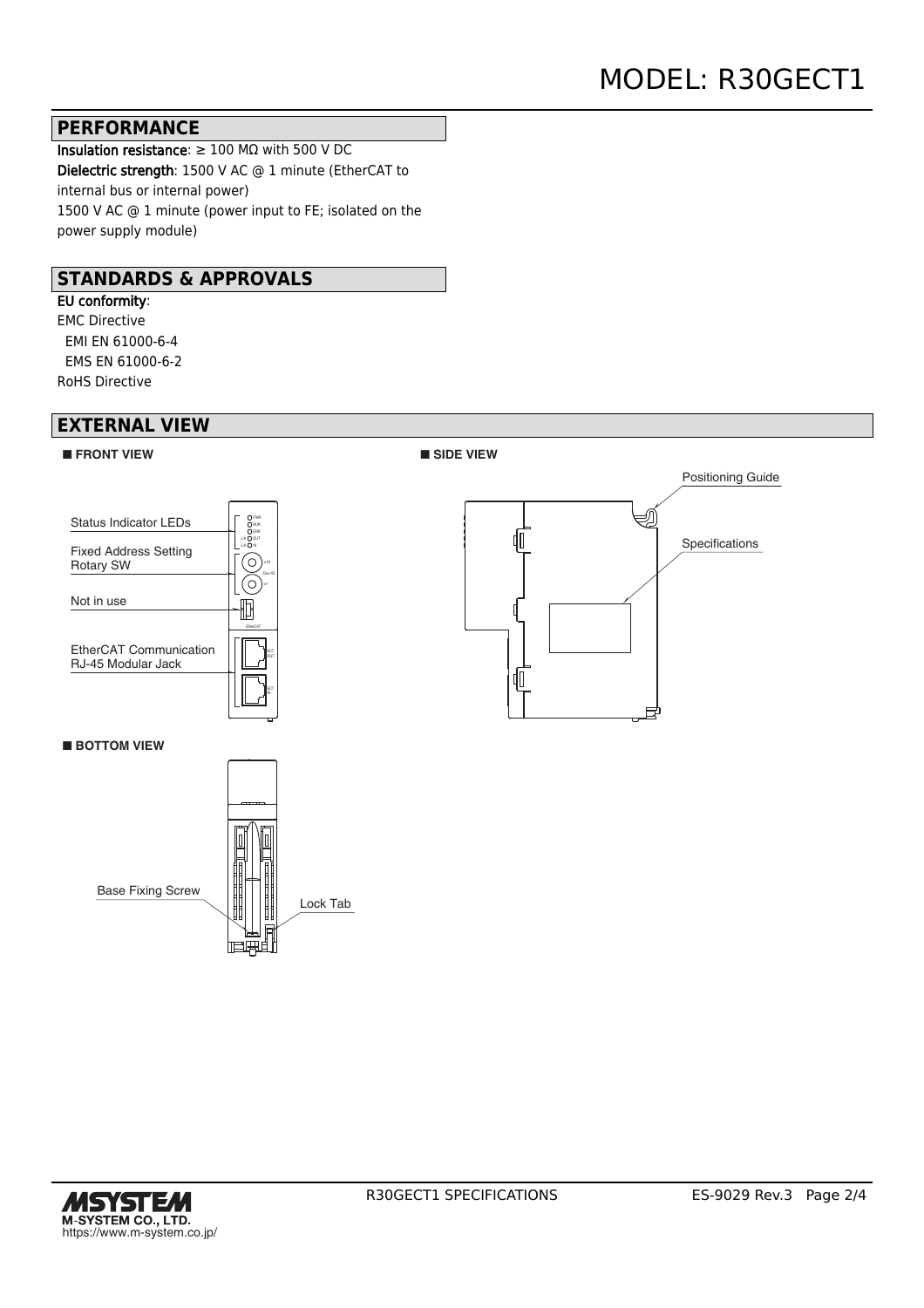### **TRANSMISSION DATA DESCRIPTIONS**

Number of transmission data: 4 points (4 words) for input; 4 points (4 words) for output

This unit is equivalent to an analog I/O mixed module (AIO4) of R30 series, and is recognized as an I/O module by network modules (model: R30NCIE1, etc.).

#### **• DATA FLOW**



\* R30Nx: R30 Newtork module

#### ■ **FLOW OF OUTPUT DATA**

[EtherCAT master]—>[R30GECT1]—>[R30 internal bus] —>[R30 Network module]—>[Host PC/PLC]

Output data (Output Area Objects) from EtherCAT master is transmitted as Input data to Host PC/PLC.

#### ■ **FLOW OF INPUT DATA**

[Host PC/PLC]->[R30 Network module]->[R30 internal bus] —>[R30GECT1]—>[EtherCAT master]

Output data from Host PC/PLC is transmitted as Input data (Input Area Objects) to EtherCAT master.

## **EXTERNAL DIMENSIONS unit: mm [inch]**